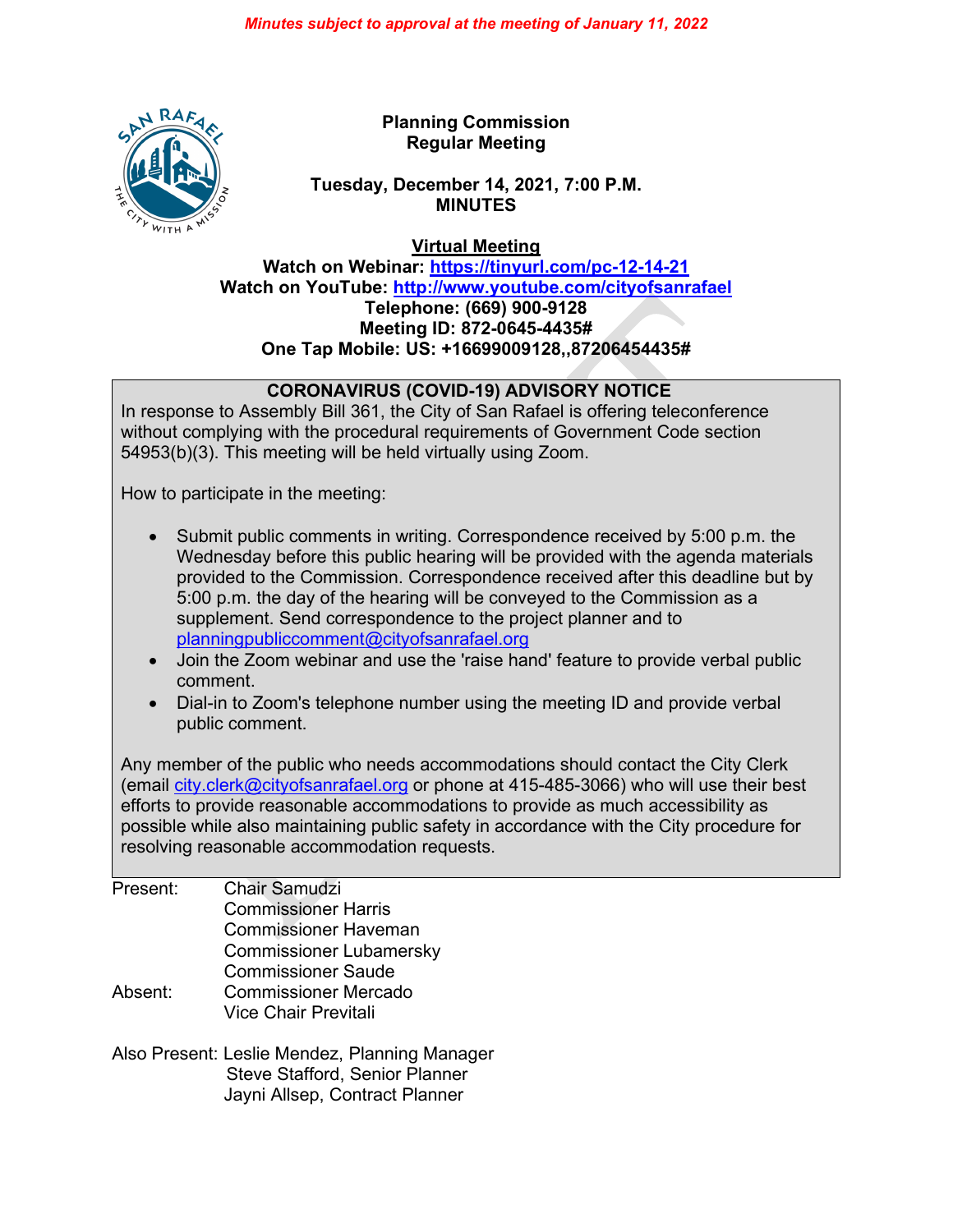Jeff Hamilton, Contract Planner Sean Kennings, Contract CEQA Consultant

## **CALL TO ORDER**

Chair Samudzi called the meeting to order at 7:00 p.m. He then invited Planning Manager Leslie Mendez to call the roll. All commissioners were present, except Commissioner Mercado and Vice Chair Previtali.

# **APPROVAL OR REVISION OF ORDER OF AGENDA ITEMS**

None

## **PUBLIC NOTIFICATION OF MEETING PROCEDURES**

Chair Samudzi invited Planning Manager Leslie Mendez who informed the community the meeting would be streamed live to YouTube and members of the public would provide public comment either on the telephone or through Zoom. She explained the process for community participation on the telephone and Zoom.

Chair Samudzi reviewed the procedures for the meeting.

## **ORAL COMMUNICATIONS FROM THE PUBLIC**

None

#### **CONSENT CALENDAR**

Chair Samudzi invited public comment; however, there was none.

Commissioner Lubamersky moved and Commissioner Haveman seconded to approve the Consent Calendar.

- **1. Approval of the Planning Commission Meeting Minutes of October 26, 2021** *Approved minutes as submitted*
- **2. [UP21-006 & ED21-022] 800 Mission Ave. Project ("Aegis Living San Rafael") – Corrected Resolution**

Resolution of the City of San Rafael Planning Commission amending the effective date of Planning Commission Resolution No. 21-08 (Approval Of Development Permits For 800 Mission Avenue) (APNS: 011-184-08 & -09) Project Planner*:* Steve Stafford [steve.stafford@cityofsanrafael.org](mailto:steve.stafford@cityofsanrafael.org)

*RESOLUTION NO. 21-09* - *RESOLUTION OF THE CITY OF SAN RAFAEL PLANNING COMMISSION AMENDING THE EFFECTIVE DATE OF PLANNING COMMISSION RESOLUTION NO. 21-08 (APPROVAL OF DEVELOPMENT PERMITS FOR 800 MISSION AVENUE) (APNS: 011-184-08 & -09)*

## **3. Ross Terrace Street (39 & 41 Ross Street)**

Request for a Lot Line Adjustment for property line adjustment, Exception, and Environmental and Design Review Permits to allow for the: (1) Construction of a 2,646 square-foot, single-family residence on vacant hillside Lot 59; (2) Construction of a 2,697 square foot residence on vacant hillside Lot 60; and (3) Construction of a two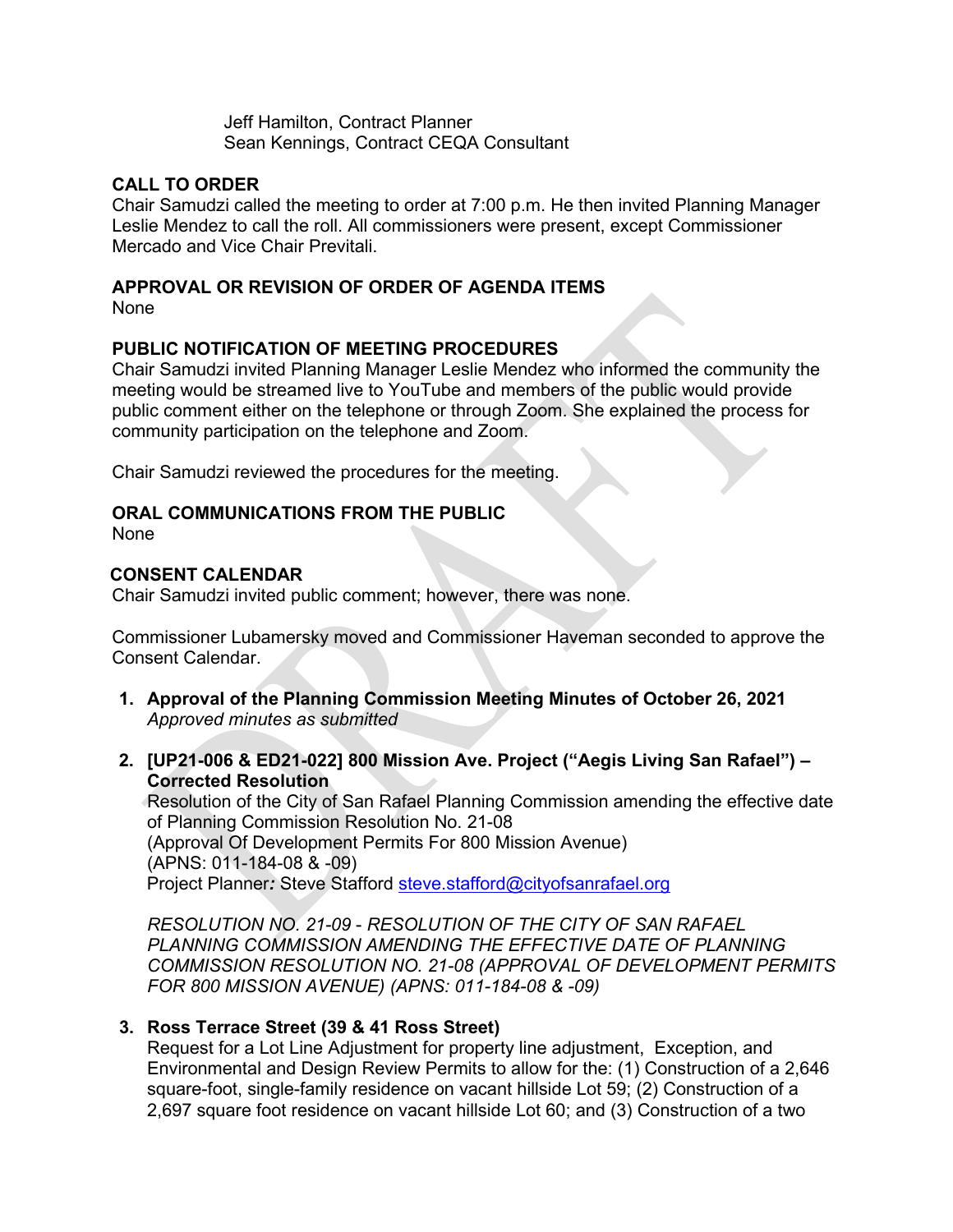lane access driveway within the undeveloped Ross Street Terrace right-of-way approximately 480 feet in length from Ross Street; APNs: 012-141-59 and 012-141-60; Single-family Residential (R7.5) District; Coby Freidman, applicant. File No(s).: LLA19- 008, ED19-090, ED19-091, and EX20-006.

Project Planner: David Hogan [dave.hogan@cityofsanrafael.org](mailto:dave.hogan@cityofsanrafael.org)

#### *Continued item*

AYES: Commissioners: Harris, Haveman, Lubamersky, Saude & Chair Samudzi NOES: Commissioners: None ABSENT: Commissioners: Mercado & Previtali ABSTAIN: Commissioners: None

Motion carried 5-0

#### **ACTION ITEMS**

**4. Aldersly Retirement Community, 326 and 308 Mission Avenue -** Scoping meeting for Notice of Preparation of an Environmental Impact Report (EIR) to assess impacts of the Aldersly Retirement Community Project. The project proposes phased improvements on the Aldersly Campus, including demolition and renovation of existing buildings and construction of new buildings. APNs: 014-054-31 and -32; Planned Development (PD-1775) Zoning District; Applicant: Peter Lin, Greenbriar Development; Property Owner: Peter Schakow, Aldersly Retirement Community.

Project Planner: Jayni Allsep [jayni.allsep@cityofsanrafael.org](mailto:jayni.allsep@cityofsanrafael.org)

Leslie Mendez, Planning Manager introduced Jayni Allsep, Contract Planner who presented the Staff Report.

Staff and Applicant Team responded to questions from the Commissioners.

Chair Samudzi invited public comment.

**Speakers:** Derek Cavasian, Tymber Cavasian

Staff and Applicant Team responded to further questions from the Commissioners.

Commissioners provided comments.

Commissioner Lubamersky moved and Commissioner Haveman seconded to accept public comment and direct staff to prepare a Draft Environmental Impact Report (DEIR)

AYES: Commissioners: Harris, Haveman, Lubamersky, Saude & Chair Samudzi NOES: Commissioners: None ABSENT: Commissioners: Mercado & Previtali ABSTAIN: Commissioners: None

Motion carried 5-0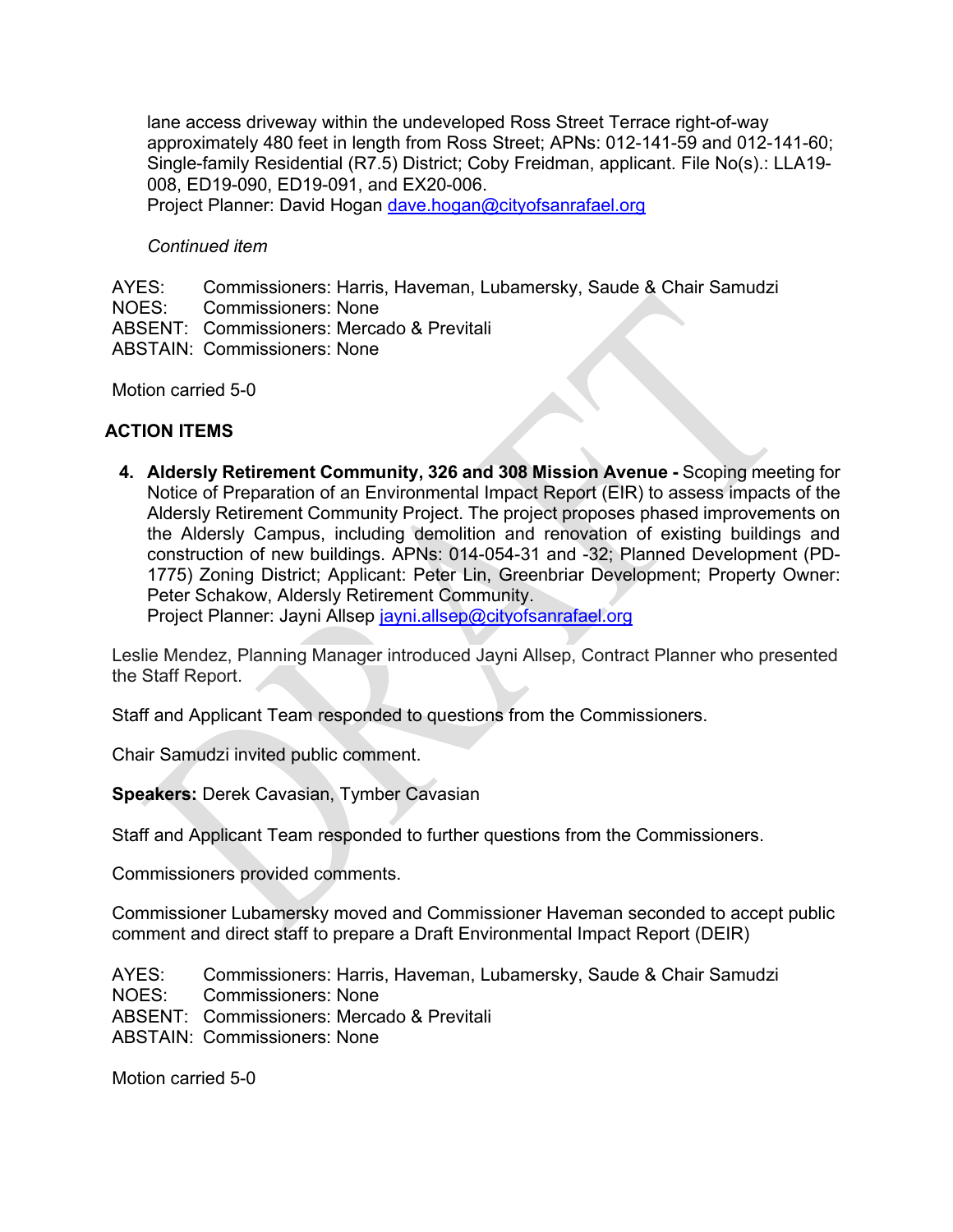**5. Neighborhood at Los Gamos -** Request for General Plan Amendment GPA 20-001 (from Hillside Resource Residential to Neighborhood Commercial Mixed Use); Zone Change ZC 20-002 (from Planned District – Hillside Development Overlay District (PD-H) and Residential – Hillside Development Overlay District (R2a-H) to Planned Development District (PD); Vesting Tentative Parcel Map (to combine and adjust the boundaries of the existing parcels); and Environmental and Design Review ED 20-058; for a mixed-use project with 192 multi-family residential units; an approximately 5,600 square-foot retail grocery store; a 5,000-square-foot community center; and 225 at-grade and semi-subterranean parking spaces; on a 10.24 acre site located on Los Gamos Road north of Oleander Drive; on APN 165-220-06 and 165-220-07; Christopher Hart, Applicant and Property Owner; Mont Marin/San Rafael Park Neighborhood. Project Planner: Jeff Hamilton [jhamilton@migcom.com](mailto:jhamilton@migcom.com)

Leslie Mendez, Planning Manager introduced Jayni Jeff Hamilton, Contract Planner who presented the Staff Report. She also introduced Sean Kennings, Contract CEQA consultant who is available for questions.

Staff responded to questions from the Commissioners.

Applicant Team gave a presentation.

Chair Samudzi invited public comment.

**Speakers:** Andrew Ward, Marin YMCA, Michele Hassid, San Rafael Chamber of Commerce, Bob Pendoley, Marin Environmental Housing Collaborative MEHC, Zack Zimmeran, BamCore, Jeff Bialik, Housing Crisis Action Marin Steering Committee, Rae Dawn Hirsch, Grace Geraghty, Responsible Growth Marin

Staff and Applicant Team responded to further questions from the Commissioners.

Commissioners provided comments.

Commissioner Lubamersky moved and Commissioner Saude seconded to approve and recommend going forward articles a-e and follow Staff's recommendation.

AYES: Commissioners: Harris, Haveman, Lubamersky, Saude & Chair Samudzi NOES: Commissioners: None ABSENT: Commissioners: Mercado & Previtali ABSTAIN: Commissioners: None

Motion carried 5-0

*Adopted Resolutions recommending to the City Council a) adoption of the Mitigated Negative Declaration and MMRP; b) approval of the General Plan Amendment; c) approval of the Zone Change; d) approval of the Vesting Tentative Parcel Map with conditions; e) approval of the Environmental and Design Review application with conditions*

*RESOLUTION NO. 21-10 - RESOLUTION OF THE CITY OF SAN RAFAEL PLANNING COMMISSION RECOMMENDING TO THE CITY COUNCIL ADOPTION OF AN INITIAL*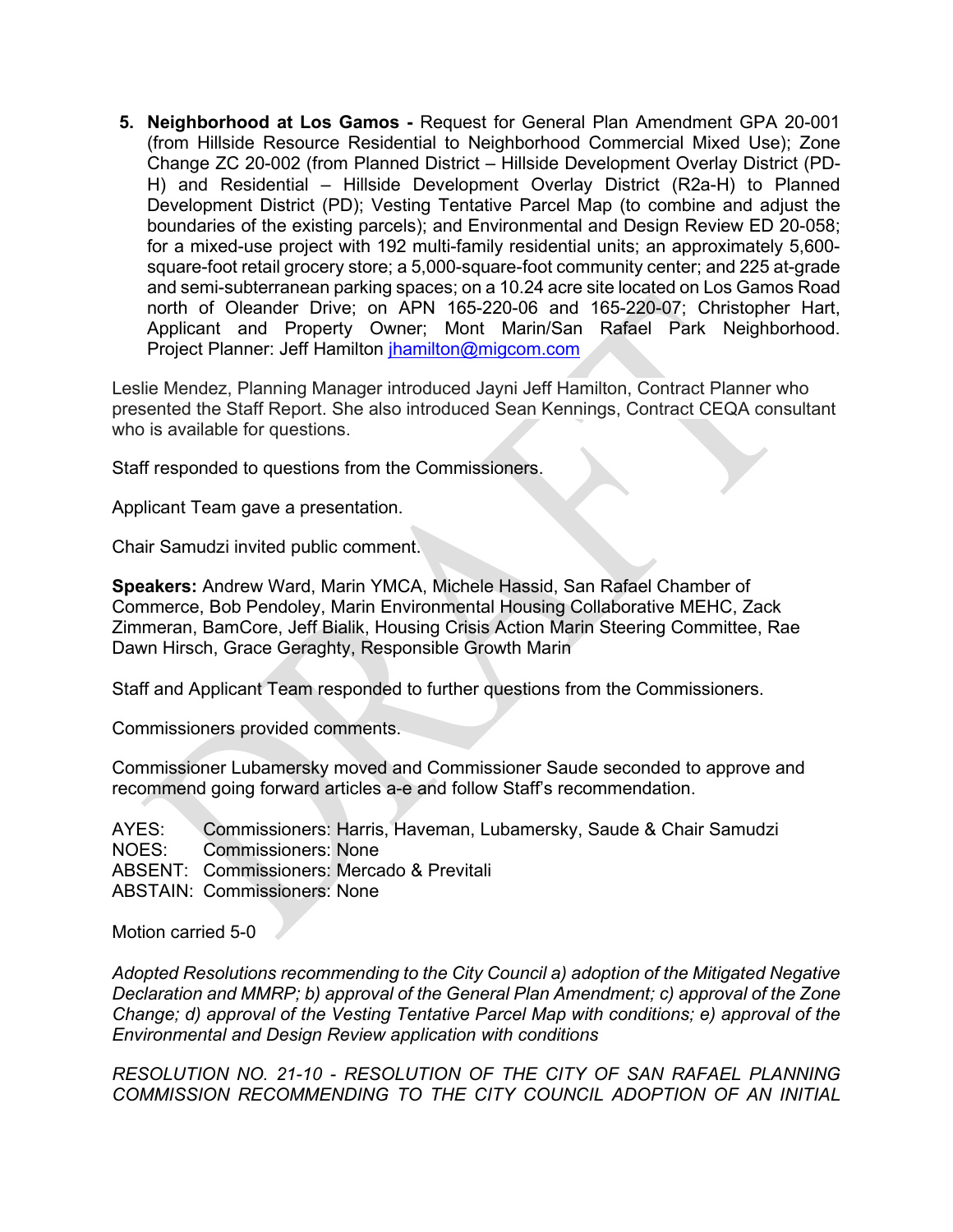*STUDY/MITIGATED NEGATIVE DECLARATION AND APPROVAL OF THE MITIGATION MONITORING AND REPORTING PROGRAM FOR A GENERAL PLAN AMENDMENT (GPA 20-001), ZONE CHANGE (ZC 20-002), VESTING TENTATIVE PARCEL MAP, AND ENVIRONMENTAL AND DESIGN REVIEW PERMIT (ED 20-058), FOR THE CONSTRUCTION OF A MIXED-USE PROJECT CONSISTING OF 192 RESIDENTIAL APARTMENT UNITS, A 5,600 SQUARE-FOOT MARKET, A 5,000 SQUARE FOOT COMMUNITY CENTER, AND 225 AT-GRADE AND SEMI-SUBTERRANEAN PARKING SPACES, ON A 10.24 ACRE SITE LOCATED AT THE SOUTHERLY TERMINUS OF LOS GAMOS ROAD NORTH OF OLEANDER DRIVE (THE NEIGHBORHOOD AT LOS GAMOS) (APNS: 165-220-06 AND 165-220-07)*

*RESOLUTION NO. 21-11 - RESOLUTION OF THE CITY OF SAN RAFAEL PLANNING COMMISSION RECOMMENDING TO THE CITY COUNCIL APPROVAL OF A GENERAL PLAN AMENDMENT FROM HILLSIDE RESOURCE RESIDENTIAL TO NEIGHBORHOOD COMMERCIAL MIXED USE (GPA 20-001) AND ADOPTION OF AN ORDINANCE REZONING CERTAIN PROPERTY FROM PLANNED DISTRICT – HILLSIDE DEVELOPMENT OVERLAY DISTRICT (PD-H) AND RESIDENTIAL – HILLSIDE DEVELOPMENT OVERLAY DISTRICT (R2A-H) TO PLANNED DEVELOPMENT DISTRICT (PD) (ZC 20-002), FOR THE CONSTRUCTION OF A MIXED-USE PROJECT CONSISTING OF 192 RESIDENTIAL APARTMENT UNITS WITH TEN BELOW MARKET RATE UNITS AVAILABLE TO LOW INCOME HOUSEHOLDS, A 5,600 SQUARE-FOOT RETAIL GROCERY SOTRE, A 5,000 SQUARE FOOT COMMUNITY CENTER, AND 225 AT-GRADE AND SEMI-SUBTERRANEAN PARKING SPACES, ON A 10.24 ACRE SITE LOCATED AT THE SOUTHERLY TERMINUS OF LOS GAMOS ROAD NORTH OF OLEANDER DRIVE (THE NEIGHBORHOOD AT LOS GAMOS) (APNS: 165-220-06 AND 165-220-07)*

*RESOLUTION NO. 21-12 - RESOLUTION OF THE CITY OF SAN RAFAEL PLANNING COMMISSION RECOMMENDING THAT THE CITY COUNCIL APPROVE A VESTING TENTATIVE PARCEL MAP AND ENVIRONMENTAL AND DESIGN REVIEW PERMIT (ED 20-058), ON A 10.24 ACRE SITE LOCATED AT THE SOUTHERLY TERMINUS OF LOS GAMOS ROAD NORTH OF OLEANDER DRIVE (THE NEIGHBORHOOD AT LOS GAMOS) (APNS: 165-220-06 AND 165-220-07)*

## **DIRECTOR'S REPORT**

Planning Manager reported on the following items:

• The League of California Cities Planning Commissioners Academy to be held in March 2022 in San Ramon.

• On December 20, 2021, City Council will hear Senate Bill 9 (SB 9) guidelines and will propose a new ordinance.

• Next Planning Commission meeting will be on January 11, 2022. At this meeting a new Chair and Vice Chair will be selected and the 2022 schedule will be adopted.

#### **COMMISSION COMMUNICATION**

- Discussion regarding January meeting items and temporary shelter in the Canal.
- Commissioner Lubamersky announced his resignation.

#### **ADJOURNMENT**

Chair Samudzi adjourned the meeting at 9:21 p.m.